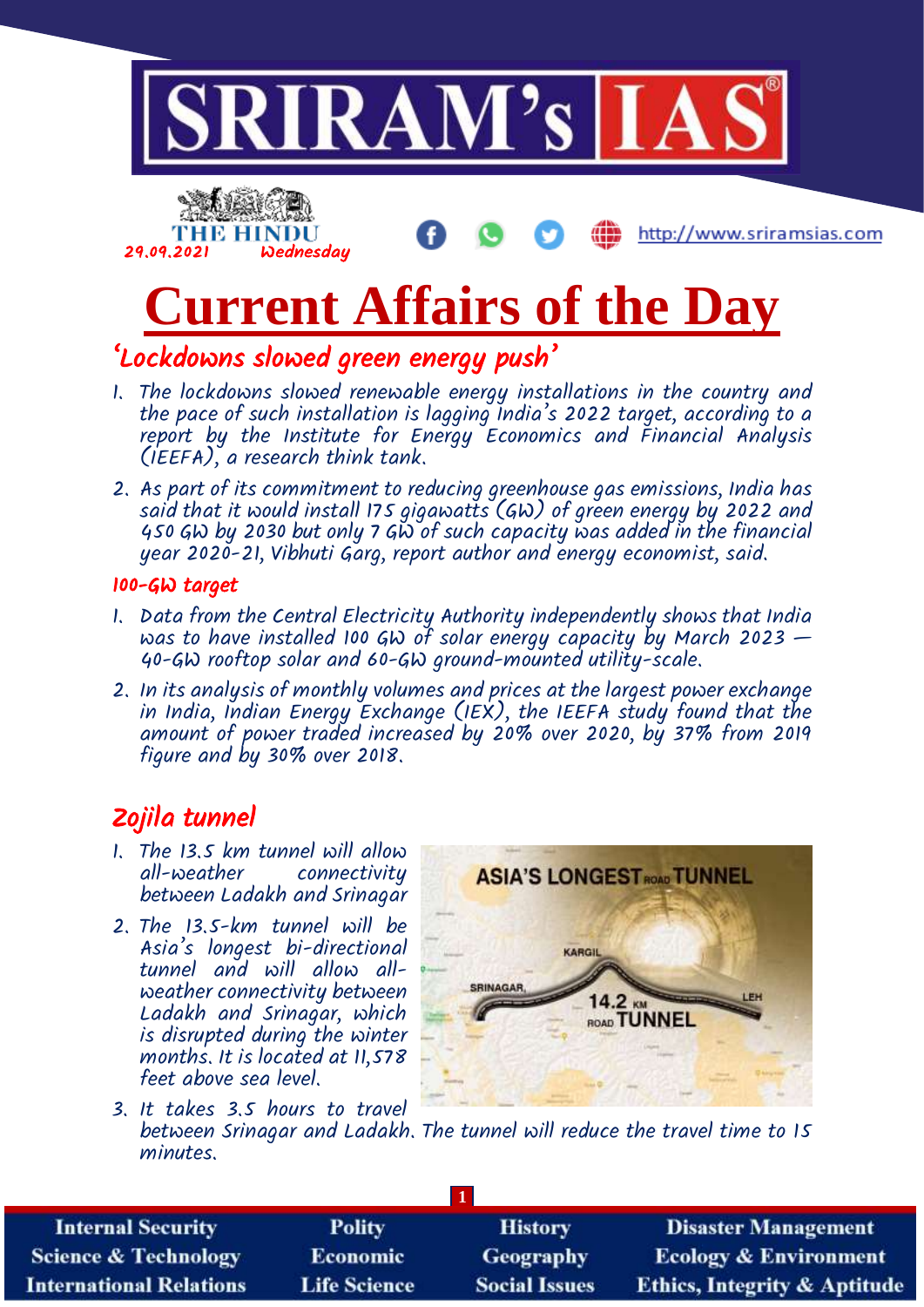

The highways ministry kicked off consultation with stakeholders to develop a satellite township along the 18-km stretch between Z-Morh and Zojila tunnels on the Srinagar-Leh highway. It would be developed as a winter destination with modern facilities for winter sports, luxury accommodation and other necessary infrastructure in collaboration with the administration of Ladakh and Jammu and Kashmir.

#### SC lashes out at firecracker firms

- 1. The Supreme Court lashed out at firecracker manufacturers for violating the spirit of its 2018 judgment banning toxic ingredients such as barium in fireworks, saying the prime focus of the court is the "right to life of innocent people".
- 2. "Joined crackers" continue to be burst with impunity across the country despite the ban imposed on them by the top court in a judgment in 2018.

| <b>Internal Security</b>        | <b>Polity</b>       | <b>History</b>       | <b>Disaster Management</b>              |  |  |
|---------------------------------|---------------------|----------------------|-----------------------------------------|--|--|
| <b>Science &amp; Technology</b> | <b>Economic</b>     | <b>Geography</b>     | <b>Ecology &amp; Environment</b>        |  |  |
| <b>International Relations</b>  | <b>Life Science</b> | <b>Social Issues</b> | <b>Ethics, Integrity &amp; Aptitude</b> |  |  |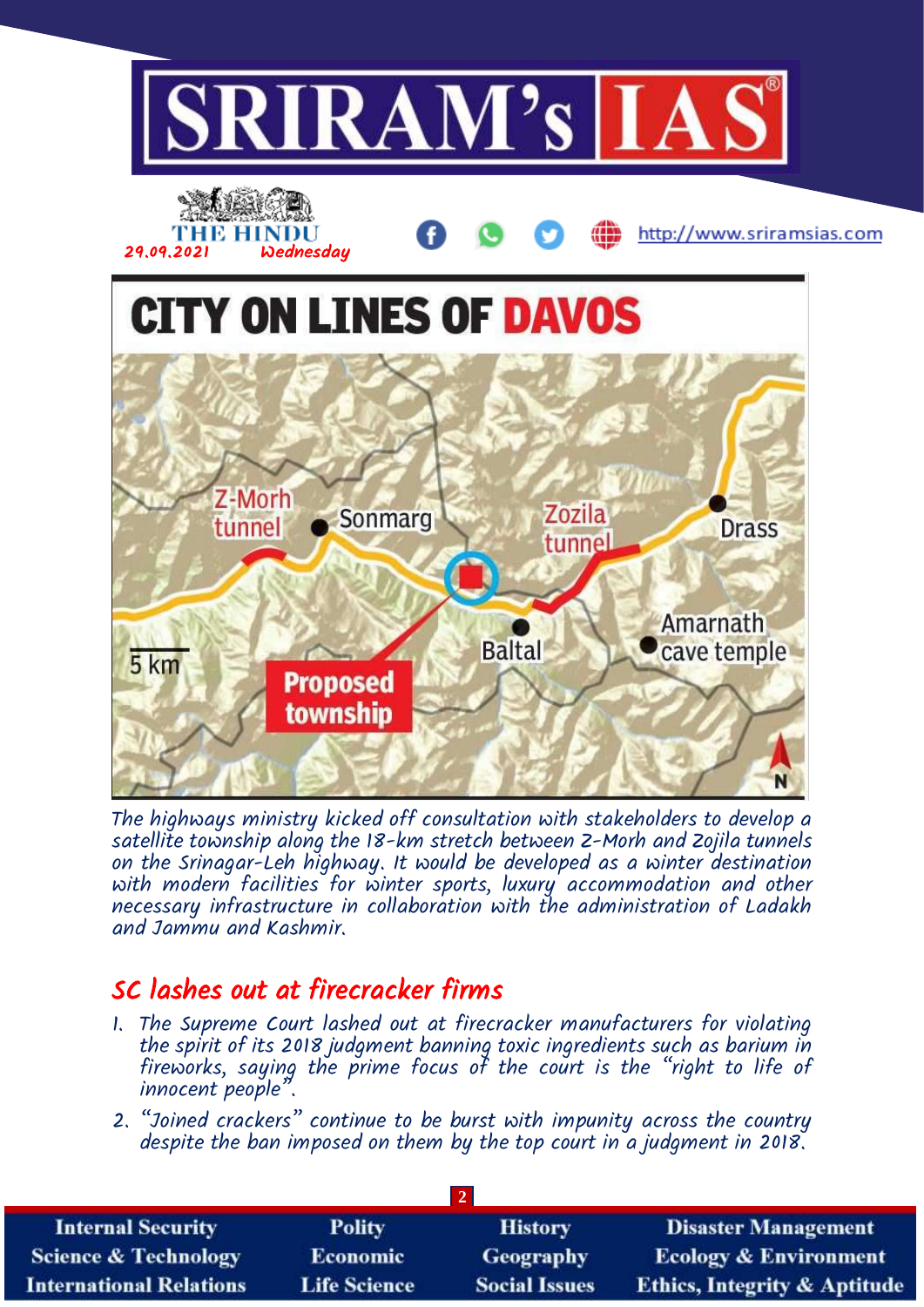

**Internal Security Science & Technology International Relations** 

**Polity Economic Life Science** 

**History Geography Social Issues** 

**Disaster Management Ecology & Environment Ethics, Integrity & Aptitude**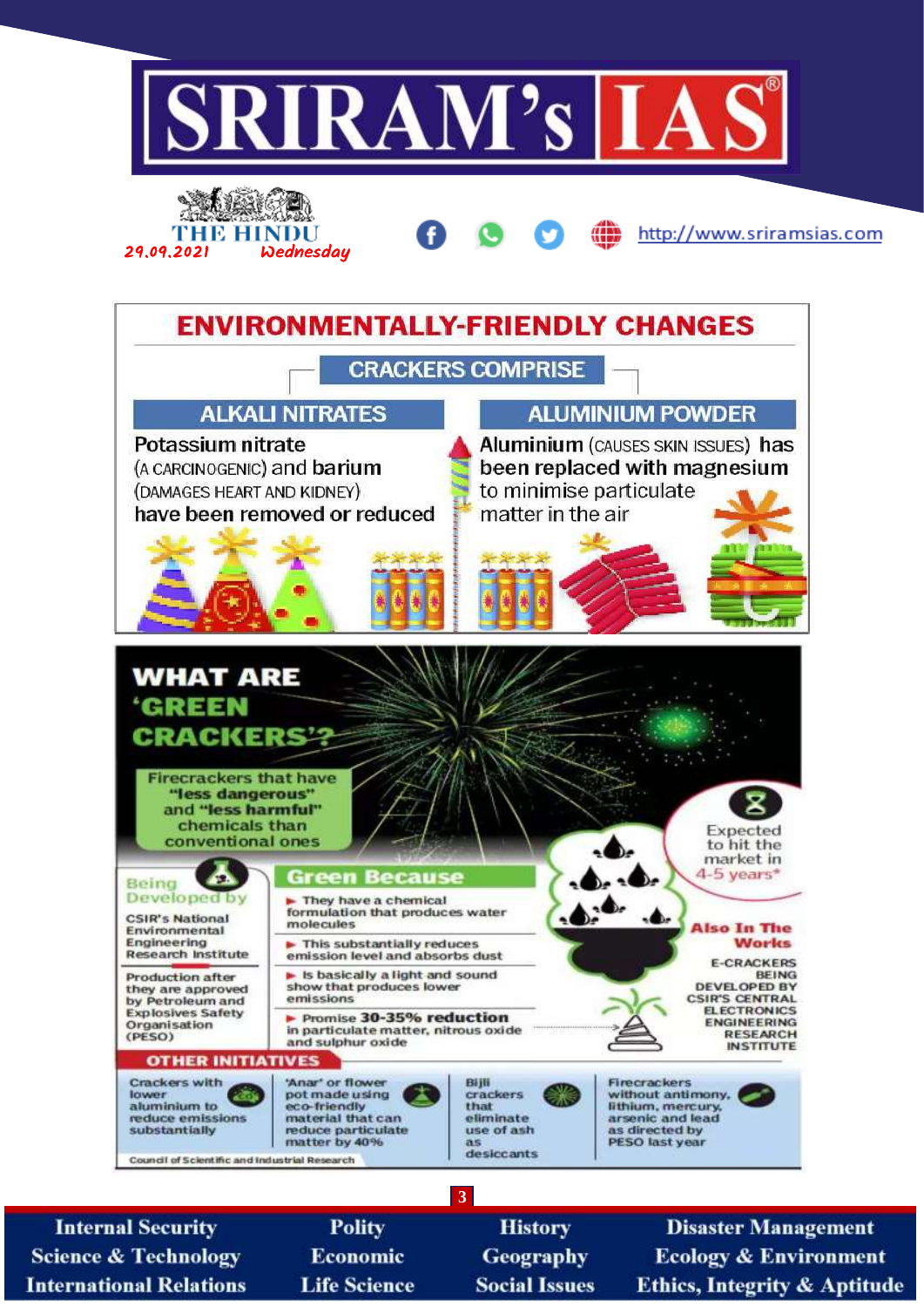



#### http://www.sriramsias.com

#### Banned chemicals

- 1. Many manufacturers continued to use toxic ingredients fully knowing that the court had banned them.
- 2. He said the 2018 judgment had balanced employment concerns in the industry and the right to life of citizens by approving the government's suggestions for "green crackers" and those with reduced emissions.

#### Green Crackers adoption Challenges:

Photo: Sanjeev Rastogi

**WHY GREEN CRACKERS COULD BE** A WAY OUT They are low-emission firecrackers that don't have barium salts  $\blacktriangleright$  Barium Nitrate is poisonous. Fumes can irritate respiratory tract  $\triangleright$  SC ordered last year that only "green" firecrackers be manufactured and sold countrywide O NOT MANY TAKERS THIS YEAR EITHER WHY? High price | Lack of variety | Uncertainty over norms **BUT THE MOVE WAS A DAMP VARIETIES AVAILABLE** How to identify a **SOUIB LAST YEAR** Sparklers ₹400 a pack green cracker Usual price ₹200  $\triangleright$  OR code and Green crackers were sticker on the box not available in market. Charkhas ₹550 per box resulting in rampant > No smell of sulphur Usual price ₹250 violations in NCR  $\blacktriangleright$  Low smoke Flower-pots 450 a box on Diwali and sound Usual price ₹250/300

**4**

**Internal Security Science & Technology International Relations** 

**Polity Economic Life Science** 

**History** Geography **Social Issues** 

**Disaster Management Ecology & Environment** Ethics, Integrity & Aptitude